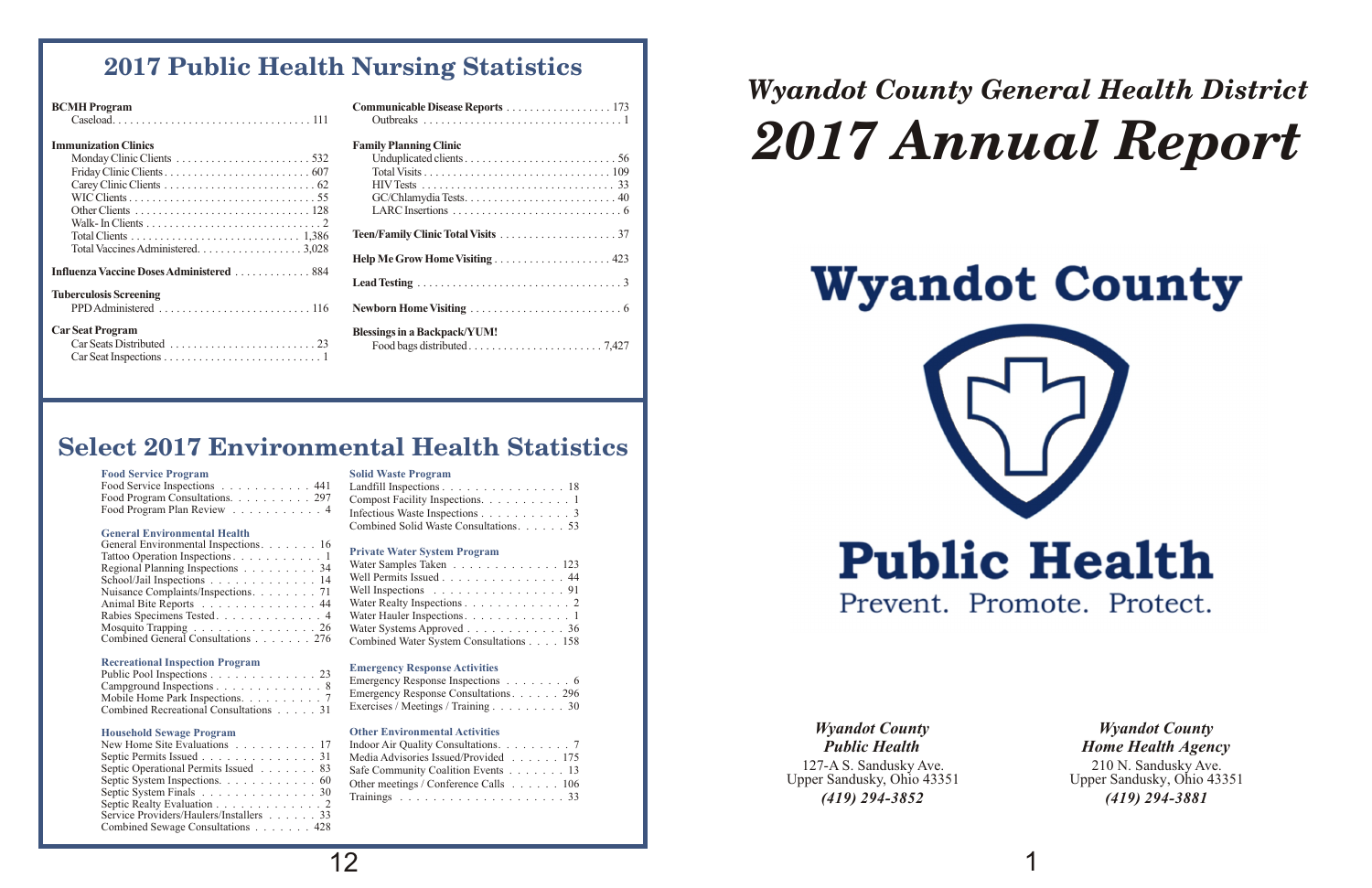#### **Mission Statement -** The Wyandot County Public Health is dedicated to providing health and safety services that positively impact the well-being of all citizens of Wyandot County.

# **Wyandot County Home Health Agency**

### **Serving Wyandot County Residents since 1966 Transitioned to Hospice 2018**

| <b>VISITS</b>            | 2013   | 2014   | 2015   | 2016   | 2017     |
|--------------------------|--------|--------|--------|--------|----------|
| <b>Nursing Visits</b>    | 4.045  | 3,915  | 3,986  | 4,706  | 3922     |
| Physical Therapy         | 2.280  | 1,686  | 1,390  | 2,023  | 1630     |
| Occupational Therapy     | 429    | 252    | 277    | 891    | 901      |
| Speech Therapy           | 48     |        | 31     | 102    | $\theta$ |
| Home Health Aide         | 8.624  | 9.008  | 7.932  | 7.403  | 5709     |
| <b>Total Visits</b>      | 15,426 | 15,362 | 14,039 | 15,125 | 12162    |
| <b>Number of Clients</b> | 326    | 296    | 281    | 338    | 275      |

## *Meet the Members of Our Board of Health*



# **Dr. Keri S. Harris, M.D.**<br> **BillAubry, Board Member,**<br> **BillAubry, Board Member,**<br> **Current Term 4/1/2016 - 3/3**

her Residency at The Ohio State University (Internal travel, Zumba, reading, and puzzles of all kinds. Medicine) and Nationwide Children's Hospital enjoy the dentist, liver, rap music, or loud noises. Medicine) and Nationwide Children's Hospital (Pediatrics) and is double board certified in Internal Medicine and Pediatrics

She married Corey Harris and has 3 sons: Zachary (12), Chase (9), Brody (8). She loves: God, my family (12), Chase (9), Brody (8). She loves: God, my family<br>and friends, working out, and golf! She has been on<br>staff at Wyandot Memorial Hospital since 2006 as a<br>primary care physician.<br>Dr. Harris has been medical director of h



is a member of the Upper Sandusky Lions Club, and had served as CEO of Wyandot Memorial Hospital from 1992 **Dr. Sberna, President** through December 2017. He has a B.A. in Economics and a **Current Term 4/1/2017 - 3/31/2022** Master degree in Health Administration. **Master degree in Health Administration.** 



Dallas is a lifelong Wyandot County resident and a graduate of Carey High **Ene Leonard, Vice President**<br> **Ene Leonard, Vice President**<br> **Ene Leonard, Vice President**<br> **Energy School.** Dallas has had two years of<br> **School.** Dallas has had two years of<br> **School.** Dallas has had two years of accounting at Columbus Business<br>University and two years of civil

Carter County, Kentucky. She moved to<br>
Upper Sandusky after her high school He worked for 30 years with Honeywell in Fostoria and was Upper Sandusky after her high school He worked for 30 years with Honeywell in Fostoria and was graduation. In 1955 she graduated from a six-year council member for the Village of Carey where he expect sandasky and the light school<br>graduation. In 1955 she graduated from a six-year council member for the Village of Carey where he<br>Grant Hospital School of Nursing, also served as mayor for 24 years. He has served on Grant Hospital School of Nursing, also served as mayor for 24 years. He has served on Columbus, Ohio. Ene worked briefly at numerous boards including Key Bank, Fostoria Area Credit numerous boards including Key Bank, Fostoria Area Credit Union and Carey Poverello Federal Credit Union. Dallas Marion General Hospital but spent most of her career at Union and Carey Poverello Federal Credit Union. Dallas General General Hospital She believed establish the enjoys flying and has his private pilot license. He was Wy and the Memorial Hospital. She helped establish the enjoys flying and has his private pilot license. He was corrently for a state of the department's married for 44 years to his wife Roberta before losing her to Coronary Care Unit serving as the department's married for 44 years to his wife Roberta before losing her to supervisor for twenty years before retiring in 1995. She cancer in 2006. Dallas has 2 children, JJ in Florida and

caper is to twenty years extended and supervisor for twenty years before retiring in 1995. She Sonja in Carey. Together they raised 4 children and now keep busy with grandchildren and great-grandchildren.



**Health Commissioner**<br>Dr. Harris was raised in Bucyrus, OH and<br>Bill was born and raised in Tole Dr. Harris was raised in Bucyrus, OH and Bill was born and raised in Toledo. He graduated from Bucyrus High School. graduated from Bucyrus High School. She did her undergrad in Pharmacy from and a Master's Degree in Economics both She did her undergrad in Pharmacy from and a Master's Degree in Economics both the University of Toledo, graduating from University of Toledo. Bill has been the University of Toledo, graduating from University of Toledo. Bill has been<br>magna cum laude with honors. She went married to Kate Brazzill for 40 fun-loving magna cum laude with honors. She went married to Kate Brazzill for 40 fun-loving<br>on to Medical School at The Ohio State<br>wears. Together they have 3 children, who are

on to Medical School at The Ohio State years. Together they have 3 children, who are<br>University College of Medicine and Public Health, and all raised and on their own. They moved to Upper Sandusky University College of Medicine and Public Health, and all raised and on their own. They moved to Upper Sandusky graduated cum laude and was inducted into Alpha around 1986. Bill has been a banker and for almost 29 years graduated cum laude and was inducted into Alpha around 1986. Bill has been a banker and for almost 29 years<br>Omega Alpha Honor Medical Society. She completed was a financial advisor with Edward Jones & Co. He enjoys was a financial advisor with Edward Jones & Co. He enjoys travel, Zumba, reading, and puzzles of all kinds. He does not



Dr. Sberna joined the Board of Health December of 2009.



Ene Leonard was born and raised in Carter County, Kentucky. She moved to

#### **Dallas Risner, Board Member CurrentTerm 4/1/2015 - 3/31/2020**

# **2017 Wyandot County Board of Health**

The Board of Health in an effort to attain the best possible future for Wyandot County Home Health patients and employees agreed to transfer ownership/management of the agency to Hospice of Wyandot County effective February 1, 2018. Hospice and Home Health are a perfect fit for each other. Nurses, aides, counselors and clergy can be interchangeable and dedicated to both services. We hope you will understand our decision and can envision how much more capable the agency will be in serving our county.

# **Wyandot County Health Alliance (WCHA)**

WCPH engages community partners who are members of the Wyandot County Health Alliance. The Alliance is dedicated to enhancing the quality of life in Wyandot County. In 2017, the group continued working on designated strategies in the 2016-18 Community Health Improvement Plan (CHIP). These four strategies include: *Decrease Obesity; Increase Mental Health Services; Decrease Substance Abuse;* and *Increase Injury Prevention.* We are fortunate to have community partners who are active in the implementation of action steps of the CHIP. Meetings are held quarterly, gathering data to assess our community's needs, making changes to the CHIP to ensure issues are being addressed in the best possible way. During 2017, the Alliance initiated work for the upcoming 2018 County HealthAssessment.The complete 2015Wyandot County HealthAssessment and the 2016-2018 Community Health Improvement Plan can be viewed at www.wyandothealth.com.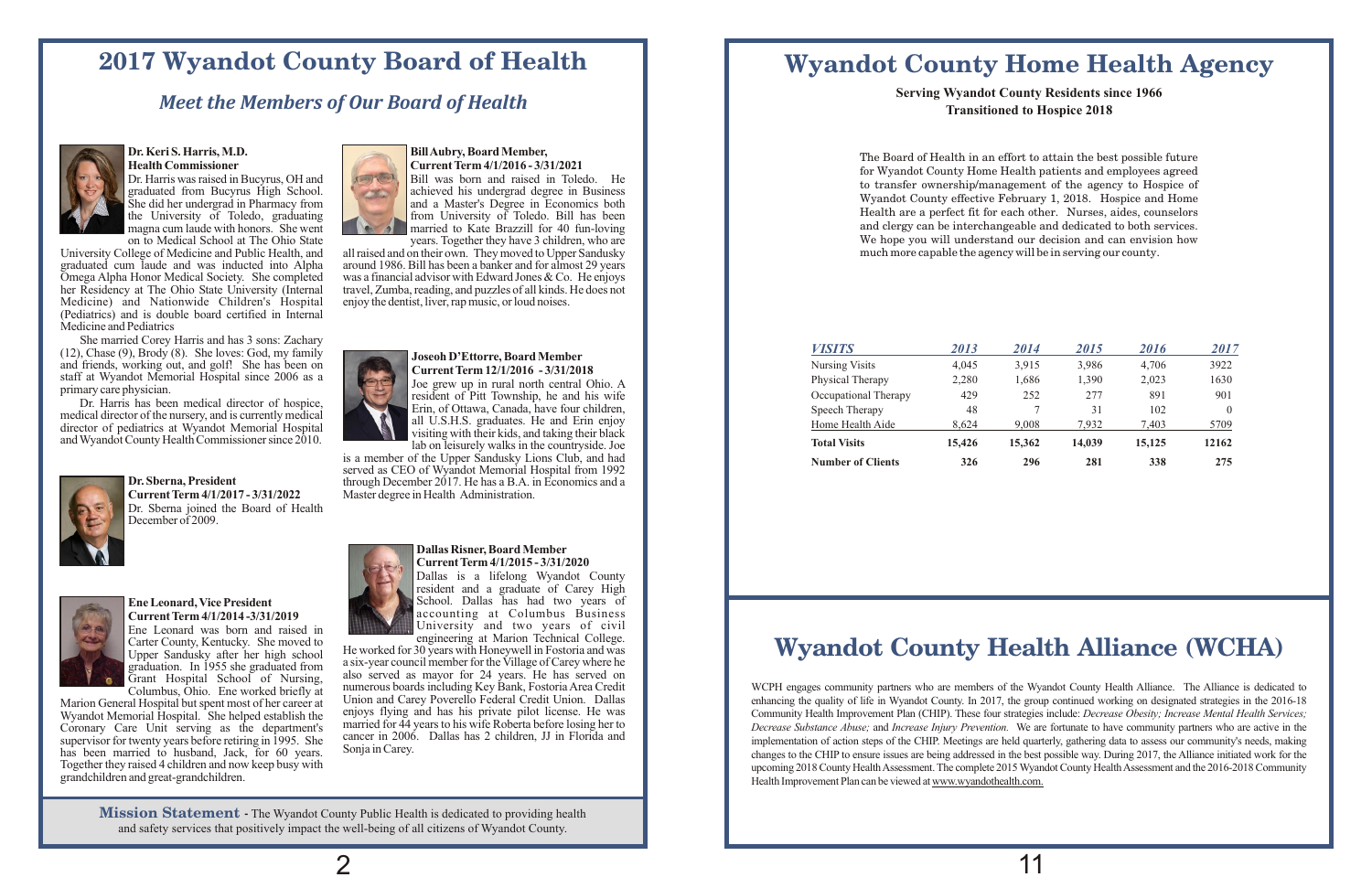Department of Agriculture. Approximately \$283690 federal tax traditional as well as non-traditional families.<br>dollars were returned to Wyandot County in the form of food are available for Spanish speaking participants. dollars were returned to Wyandot County in the form of food are available for Spanish speaking participants.<br>dollars and grant funds to assist WIC participants during 2017. If you have any questions about the WIC program, dollars and grant funds to assist WIC participants during 2017. If you have any questions about Participants redeemed \$145989 worth of WIC benefits at please call our office at 419-294-3341. Participants redeemed \$145989 worth of WIC benefits at Wyandot County grocery stores in 2017. This is essentially steady from 2016. While grant funds were decreased by 3%, food **Participants Served by Townships** dollars spent saw a slight increase for the year. Foods eligible for the WIC program include milk, eggs, iron fortified breakfast cereals, canned or dried beans, peanut butter, fresh, frozen or canned fruits and vegetables, unsweetened juice, whole grain breads, pasta, tortillas, brown rice or oatmeal, infant formula (when indicated), and infant cereal and baby food.

Retention of children ages two through five is a continued focus. Incentives are offered for those who are finishing their WIC eligibility. Postpartum women with high weight gain in pregnancy are offered counseling at their mid certification visits.

most WIC clinic hours to insure that participants are up to date with immunizations.

Upper income limits for the WIC Program are generous and increase with family size. Potential participants qualifying for Medicaid and food assistance qualify for WIC. Funding is provided to serve all eligible participants. WIC serves WIC is funded through a grant from the United States is provided to serve all eligible participants. WIC serves artment of Agriculture. Approximately \$283690 federal tax traditional as well as non-traditional families. Tra

# **Wyandot County WIC Program 2017**

WIC is a special supplemental food and nutrition education The Wyandot County WIC staff works closely with gram that serves Women, Infants, and Children. The program many partnering agencies to insure that WIC participants program that serves Women, Infants, and Children. The program many partnering agencies to insure that WIC participants are works by providing nutrition education as a means of preventive receiving the services they need to promote healthy life<br>healthcare, referrals to coordinating agencies and nutritious foods styles for their families. We ref healthcare, referrals to coordinating agencies and nutritious foods styles for their families. We refer participants to a variety of to pregnant and breastfeeding women, post-partum women, agencies and services in the coun to pregnant and breastfeeding women, post-partum women, agencies and services in the county. Joint playdates with the infants and children up to age 5 years. In 2017, an average of 343 Help Me Grow program continues to be infants and children up to age 5 years. In 2017, an average of 343 Help Me Grow program continues to be a popular quarterly Wyandot County residents were receiving WIC benefits each activities. Public health staff nurses a Wyandot County residents were receiving WIC benefits each month.

Breastfeeding is encouraged as the normal and healthiest date with immunizations.<br>to feed an infant. Wyandot County WIC has one certified WIC Services are available Tuesday, Wednesday, and way to feed an infant. Wyandot County WIC has one certified WIC Services are available Tuesday, Wednesday, and lactation counselor available on staff to assist with any questions Thursday at the Wyandot County Health Depar lactation counselor available on staff to assist with any questions Thursday at the Wyandot County Health Department. or concerns pregnant or breastfeeding mothers may have. Breastfeeding initiation rates remain at about 53%. Our focus is on decreasing the percentage of WIC infants that are fully formula fed in 2018.

| Antrim Twp. $\ldots$ . 2  | Pitt Twp. $\ldots \ldots \ldots 2$  |
|---------------------------|-------------------------------------|
| Crane Twp. $\ldots$ 116   | Richland Twp. $\ldots$ 9            |
| Crawford Twp. $\ldots$ 51 | Ridge Twp. $\ldots \ldots \ldots 0$ |
| Eden Twp. $\ldots$ . 26   | Salem Twp. $\ldots \ldots \ldots 8$ |
| Jackson Twp $8$           | Sycamore Twp. $\ldots$ $\ldots$ 14  |
| Marseilles Twp. 1         | Tymochtee Twp. $\ldots$ $\ldots$ 3  |
| Mifflin Twp. $\ldots$ . 6 |                                     |

*The Vital Statistics Department of Wyandot County Health Department records all births and deaths occurring in Wyandot County and forwards this information to the Bureau of Vital Statistics in Columbus, Ohio.*

*Certified copies are issued at \$27.00 each, of which \$3.00 is submitted to the State of Ohio for the "Children's Trust Fund" and \$1.50 is submitted to the State of Ohio for the "Family Violence Prevention Fund." Also, \$9.00 of each certificate will be used solely toward the modernization and automation of the system of vital records in Ohio.*

## **2017 Vital Statistics**

| Male $\ldots \ldots \ldots \ldots \ldots \ldots \ldots 56$ |
|------------------------------------------------------------|
|                                                            |
| Burial Permits Issued 244                                  |
| Certified Births Issued  616                               |
|                                                            |
| NOTE: The hirth and death numbers do not                   |

**NOTE:** The birth and death numbers do not include the occurrences of Wyandot County residents taking place outside Wyandot County.

| Accidents                                                          |
|--------------------------------------------------------------------|
| Amphetamine Toxicity 1                                             |
| Car-Blunt Force $(AV)$ 2                                           |
|                                                                    |
| Alzheimer's $(AZ)$ . 7                                             |
| Anemia 1                                                           |
|                                                                    |
| Azotemia 1<br>Brain Hemmorrage (CH). 2                             |
| Cancer (CA)                                                        |
| Adenocarcinoma 1                                                   |
| $Bladder \ldots \ldots \ldots \ldots \ldots 2$                     |
|                                                                    |
| Breast $(FB) \ldots \ldots \ldots \ldots 2$                        |
| $\mathrm{Colon}\left(\mathrm{CC}\right)\dots\dots\dots\dots\dots2$ |
| Duodenal  1                                                        |
|                                                                    |
|                                                                    |
|                                                                    |
| Pancreatic $(PA)$ . 2                                              |
| Penile 1                                                           |
| Unknown $\dots\dots\dots\dots\dots\dots$                           |
| Uterine  1                                                         |
| Vulvar                                                             |
| Cardiac/Heart (HT) 67                                              |
| Cirrhosis of Liver (CL) 2                                          |
|                                                                    |
|                                                                    |
| Dysphagia $\ldots \ldots \ldots \ldots \ldots$                     |
| Hypoxia                                                            |
|                                                                    |

#### Mayelodysplastic Syndrome . . . 1 Myxedeme Coma (Hypothyroid)1 Car-Blunt Force (AV) ..... 2 OTHER ...................1 Picks Disease ................1 Pneumonia (PN)  $\dots \dots \dots \dots$  . 8 Anemia ...................1 Prematurity ................1 Pulmonary .........................4 Pulmonary Embolism . . . . . . . . 1  $\text{Renal/Kidney (KD)}$  . . . . . . . . . . 6 Respiratory Failure  $(RF)$  . . . . . . 4 Bladder ..................2 Senescence (SE) ............3 Sepsis/Septicemia (SP) .......1 Stillborn/Fetal Death . . . . . . . . . 1 Colon (CC) ...............2 Stroke (ST) ...............11 Sudden Death Syndrome...... 1 Liver (LI) ................1 Suicide: (SU)...............0 Lung (LC)...............14 Massive Drug.............1 Gunshot Wound .............3 Ulcer, Bleeding Gastric . . . . . . . 1 Penile ...................1 \*\*PENDING ...............3 Uterine ..................1 **TOTAL: ................190** NOTE: Due to space limitations the causes of death have been categorized accordingly.

## **Causes of Death 2017**

## **Keri S. Harris, M.D.**

Wyandot County Public Health spent much of 2017 working to identify and address the public health needs in our community, as well as improving the core performance management system of our organization. Activities included: working with the Wyandot County Health Alliance to initiate updating the Wyandot Community Health Assessment, updating existing performance management processes, and instituting quality improvement activities within the department.A synopsis of these are as follows:

The Wyandot County Community Health Assessment (CHA) is a process that systematically collects, analyzes, and distributes information on the health needs of the community. This information includes local health statistics, community health needs/gaps/problems, and assets. The collaboration of key stakeholders to address the needs and gaps identified in the CHA enables us to work towards building a healthier community. Once the health needs are identified through the CHA process, a Community Health Improvement Plan (CHIP) will be established. A CHIP is three year plan that includes who and how stakeholders will work to address the health problems identified through the community health assessment process. The Wyandot County CHA and CHIP are scheduled for completion in May of 2018.

Upon completion of the CHIP, Wyandot County Public Health will be updating our existing Health District Strategic Plan to incorporate any new programmatic responsibilities. These roles and responsibilities will also be added into our performance management system, which will be used to regularly monitor and report upon on our goal progress to the community. As part of the performance management system, when little or no performance improvement is observed, quality improvement projects will be identified to better meet our goals and objectives. Overall, these activities are part of the Health Department's performance management system, with the ultimate objective of improving the health of our citizens.

The activities reported upon in this message are just a small snapshot of the programmatic improvements your Health Department undertook in 2017. These changes will assist us in monitoring the health status of the community, mobilizing community partnerships, and place a priority on the quality improvement of our programs. It is our hope that you will continue to support our efforts in 2018 as we work to continuously improve the programs we provide, and ultimately the health of the citizens ofWyandot County.

# **Health Commissioner Message**

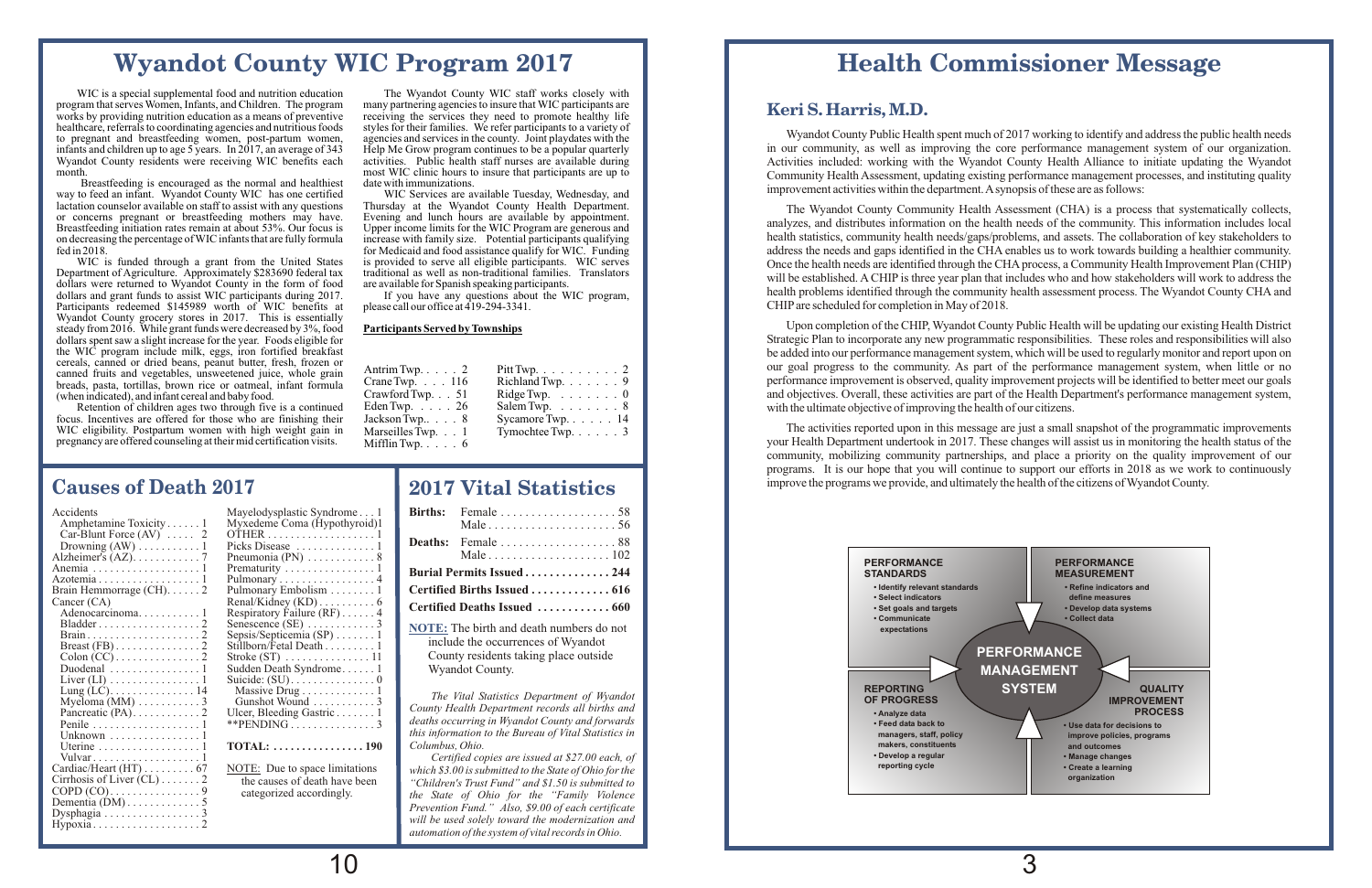#### *Environmental Health Division Emergency Response*

#### *Septic System Operational Permit Planning*

stakeholder input, require that upon the transfer of a into the permitting program. Key requirements of the program. include installing risers on septic tanks, pumping tanks as needed, operating the systems as designed, and that systems are not creating public health nuisances. Based upon statistics from the first three months of the program, 39 properties required evaluations, and of those, only one system was required evaluations, and of those, only one system was Last year, the Health Department licensed 217 food service identified as needing to be completely replaced.

#### *Food Service Program*

#### *Septic Systems Replacement Grant*

#### *Safe Communities Grant Program*

In addition to providing access to local trainings, the Healthcare Coalition continued their support of the County<br>WENS system. WENS is a web based system used to send In October of  $2017$ , Wyandot County Public Health WENS system. WENS is a web based system used to send implemented new sentic system operation permitting emergency messages to the public via text message, email and implemented new septic system operation permitting emergency messages to the public via text message, email and requirements for existing household sewage treatment phone. Currently over 1400 people have subscribed to the systems. The standards, which were developed with local system enabling them to receive timely information during disasters. Wyandot County Public Health encourages all citizens to enroll in the WENS system. For additional residential property, septic systems be evaluated and enrolled citizens to enroll in the WENS system. For additional into the permitting program Key requirements of the program information regarding WENS, contact either th Department or Wyandot County EMA.

The Environmental Division is responsible for the licensing Wyandot County Public Health continues to collaborate with local partners to prepare for, and respond to, emergencies. and inspection of food service and retail food establishments, home sewage treatment systems, private water systems, Last year, as part of the Wyandot County Healthcare campgrounds, public pools, tattoo and body piercing Coalition's activities, local "Stop the Bleed" trainings were Last year, as part of the Wyandot County Healthcare campgrounds, public pools, tattoo and body piercing operations and solid waste facilities. The Department also operations and solid waste facilities. The Department also provided to area volunteers and employees. The premise of inspects manufactured home parks and schools, investigates "Stop the Bleed" is to train the general publi animal bites, nuisances, and smoke-free workplace bleeding emergency, before emergency services arrive to a complaints. In addition, the department conducts emergency scene. As part of the training, attendees were provided complaints. In addition, the department conducts emergency scene. As part of the training, attendees were provided with planning, coordinates safe communities grant activities, and their own tourniquets, and taught the ski planning, coordinates safe communities grant activities, and their own tourniquets, and taught the skills that would enable conducts animal and vector-borne disease testing and them to save a person's life. Groups interest them to save a person's life. Groups interested in obtaining surveillance. Some of the significant highlights from 2017 are Stop the Bleed training can contact the Health Department for listed below . more information.

> operations and conducted over 440 local food operation inspections. The results of all inspections are entered into the State's Environmental Health Data System and are available to the public. To view local food reports, visit Wyandot

- 
- 
- 
- 
- 
- 
- 

*Environmental Health Outreach Activities* Equal County Public Health Applied for and<br>In 2016, Wyandot County Public Health's food information page at In 2016, Wyandot County Public Health's food information page at received, a \$150,000 Home Sewage Treatment System (HSTS) repair/replacement grant from the Ohio EPA. The purpose of the grant was to assist low and moderate income individuals with the cost of repairing/replacing failed septic systems. This grant concluded at the end of 2017, and assisted Throughout the year, the Environmental Health Division worked hard to provide public health information throughout a total of 11 homeowners with the complete replacement of worked hard to provide public health information throughout failed septic systems, and 6 families to prepare for the the community. These activities included publishing health replacement of their systems. To assist in future years, the health department applied for and received an additional grant and safety related articles in local newspapers, and regularly updating public health messages on our website and Facebook page. As always, the Environmental Health Division is ready and willing to provide local groups, and the of \$150,000 to replace failed septic systems through the end<br>of 2018, and another \$200,000 for replacements through the<br>end of 2019. eneral public, with presentations on environmental health topics.

Wyandot County Safe Communities is a grant funded program aimed at reducing motor vehicle injuries and fatalities through local partnerships and community education. In 2017, there were three traffic fatalities on Wyandot County roadways, an increase of one fatality from the previous year. All three fatal accidents occurred at US 23 intersections, and highlight the dangers associated with the existing at-grade crossings throughout the county. To reduce future incidents, the coalition will continue to urge the public to use established overpasses when crossing major interstates, and stress caution when using existing at grade crossings. Help us make 2018 the safest year ever by talking with your family and friends about traffic safety. It might just save a life.

# **2017 Environmental Report**

# **2017 Wyandot County Home Health Staff**

# **2017 Wyandot County Public Health Staff**

Aigler, Carrie, Administrative Assistant Gregory, Beth, RN, Clinical Manager Harmon, Heather, STNA, Home Health Aide James, Anna, RN, Staff Nurse Lewallen, Teresa, RN, Staff Nurse Mooney, Tammy, LPN, Staff Nurse Niederkohr, Elaine, STNA, Home Health Aide Niederkohr, Margaret, STNA, Home Health Aide Price, Bailey, STNA, Home Health Aide Reid, Amanda STNA, Home Health Aide Shaw, Sara, LPN, Staff Nurse Siesel, Ashley, RN, Staff Nurse Staley, Dionne, MBA, Business Manager Thiel, Phyllis, PCA, Home Health Aide Webster, Madeline, PCA, Home Health Aide West, Amanda, RN, Staff Nurse

Aigler, Jeremiah, RS, Environmental Staff Arthur, Kayley, Clerk, WIC Breastfeeding Peer Helper Bower, Beth, RN, Public Health Nurse Hoepf, Laura, LPN, Public Health Nurse Kimmel, Jodi, WIC, Public Health Clerk McDougle, Liz, RN, Public Health Nurse Mewhorter, Barb, Administrator Mouser, Nanette, RN, Public Health Nurse Niederkohr, Rachel, RN, Public Health Nurse Owens, Kelli, Medical Billing Specialist Ritchey, Jeffrey, RS, Director of Environmental Health Russell, Claire, WIC, Public Health Clerk Schalk, Danielle, RS, Environmental Staff Schriner, Arlene, RD, LD, Director of WIC Shrider, Jane, Registrar and Administrative Assistant Steward, Darlene, RN, Director of Nursing Wines, Adrianna, RN, Public Health Nurse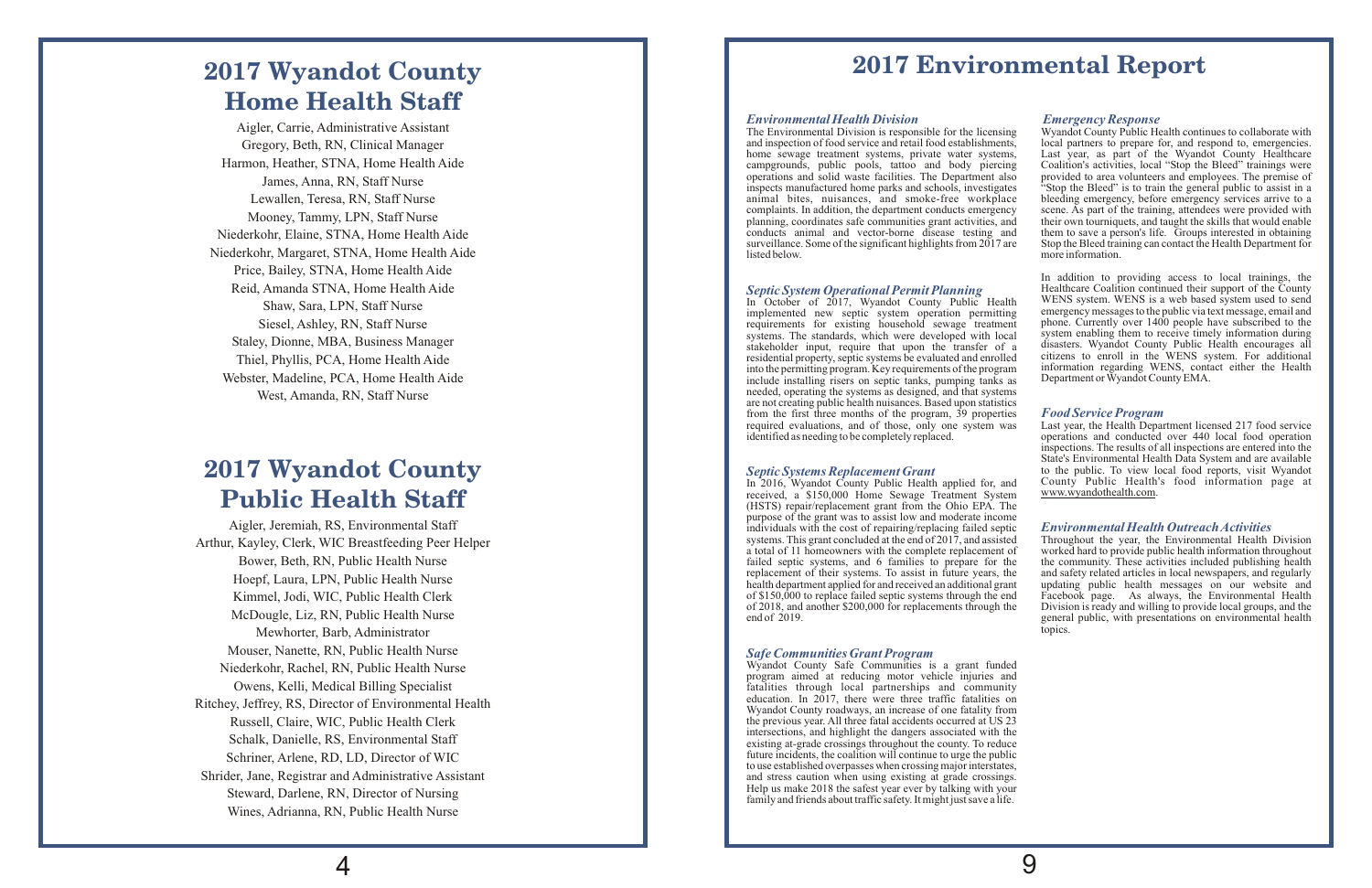## **Grants & Intergovernmental Funds**

| Maternal & Child Health Services Grant\$44,281   |  |
|--------------------------------------------------|--|
|                                                  |  |
|                                                  |  |
| Public Health Emergency Response Grant  \$57,370 |  |
|                                                  |  |
| Safe Communities Grant \$14,910                  |  |
|                                                  |  |
|                                                  |  |
|                                                  |  |
|                                                  |  |

**TOTAL GRANTS...................................\$466,876**

## **2017 Expenses**

*Family Planning* The Reproductive Health and wellness Program gram provides<br>
funding for females and males 13 years and older who attend the<br>
Family Planning clinic. This clinic improves the overall health and<br>
well-being of women, men and establishment of a reproductive life plan. A reproductive life plan<br>allows individuals the opportunity to determine when and if they are<br>physically, emotionally and financially prepared to become parents,<br>lowering the risk exams, contraceptive options, pregnancy testing, STD testing and treatment are provided. Fees for services are based on family size and income. Services are not denied due to inability to pay. Clinics are held the first and third Thursday of each month.

| Intragovernmental Expenses  \$32,374                     |
|----------------------------------------------------------|
|                                                          |
| TOTAL EXPENSES $\ldots \ldots \ldots \ldots$ \$2,587,012 |

#### **2017 Revenue Sources**

| Health Dept. Charges for Service \$404,500 |
|--------------------------------------------|
| Home Health Charges for Service \$834,507  |
| Fines, Licenses & Permits \$140,995        |
| Intergovernmental Apportionments \$71,828  |
| Intergovernmental Grants \$466,876         |
| Intergovernmental Other \$135,089          |
| Non Revenue Receipts \$128,272             |
|                                            |
| <b>TOTAL REVENUE \$2,594,801</b>           |

BCMH is a state-administered program that operates within the Ohio<br>Department of Health. Public Health Nurses link families to a<br>network of quality providers, providing case management, support<br>and access to appropriate so resident of Ohio; at risk for or has a chronic medical problem; under the care of a CMH provider.

The LifeSkills Training Program is an evidence-based tobacco/drug prevention program facilitated by trained public health nurses. LifeSkills addresses important factors that lead adolescents to use one or more drugs by teaching them a provided through the Mental Health & Recovery Services Board<br>of Sandusky, Seneca and Wyandot Counties.

## **Total Employees**

**TOTAL STAFF ........................32**

# **2017 Public Health Nursing**

way is to ensure kids are riding in vehicles as safely as possible. The preventable diseases in children, adolescents and adults. Children car seat program is affiliated with Ohio Buckles Buckeyes Program who have not had car seat program is affiliated with Ohio Buckles Buckeyes Program which provides access for a car seat to eligible families at a minimal which provides access for a car seat to eligible families at a minimal these diseases from the people who care for them. Many teens and fee. We now have a Certified Car Seat Technician on staff who adults are missing the o fee. We now have a Certified Car Seat Technician on staff who adults are missing the opportunity to protect not only themselves, provides education and hands on assistance to parents for correct but also children under the provides education and hands on assistance to parents for correct but also children under the age of two and those who have<br>installation of a child's car seat.

#### *Children with Medical Handicaps (BCMH)*

#### *LifeSkills*

#### *Communicable Disease Reporting*

Disease investigation and prevention of outbreaks is an important part of protecting the health of Wyandot County residents. A of protecting the health of Wyandot County residents. A combination of health information, general life skills and drug<br>communicable disease is spread from person to person or from resistance skills. Classes were presented communicable disease is spread from person to person or from resistance skills. Classes were presented to 1,124 students in animal to person. Bacteria, viruses and parasites are the most grades 3 4 5 at East South Mohawk C animal to person. Bacteria, viruses and parasites are the most grades 3, 4, 5 at East, South, Mohawk, Carey, OLC; grades 3, 4, 5, common organisms that cause communicable disease. The health 6 at St Peter's and Grades 3, 4 common organisms that cause communicable disease. The health  $\overrightarrow{6}$  at St. Peter's and Grades 3, 4, 5, 6 and 8 at Union. Funding is department is authorized by the Ohio Revised Code to complete provided through the Ment timely reports of certain infectious diseases in an effort to prevent the spread of disease and ultimately eliminate some diseases. Nurses investigate each case and enter required information into the Ohio Disease Reporting System (ODRS), a real time secure access for state and local practitioners to report infectious diseases, allowing A grant from the Ohio Department of Health that immediate access to infectious disease reports 24/7. Nurses attempt to funding for two programs, *Cribs for Ki* immediate access to infectious disease reports 24/7. Nurses attempt to funding fortwo programs,*Cribs for Kids®* and*YUM!*. contact all persons to ensure they are informed, treated and provided The ABC's of infant safe sleep promotes: Baby sleeps safest education for proper measures to avoid spreading disease. The top Alone on Back, own Crib. C education for proper measures to avoid spreading disease. The top **A**lone on **B**ack, own **C**rib. *Cribs for Kids®* ensures income three reportable infections in 2017 were Hepatitis C, Chlamydia and Campylobacter.

## *Maternal Child Health Program (MCHP)*

*The Car Seat Program Immunization Program* Keeping kids safe is a priority of Wyandot County Public Health. One The goal for immunizations is to reduce and eliminate 17 vaccine way is to ensure kids are riding in vehicles as safely as possible. The preventable dise medical contraindications to receive vaccines against deadly diseases such as Hepatitis B, Pertussis, influenza, HPV and pneumonia. Our nurses are a valuable resource for providers and

> Sleep education is provided to families in order to receive a free Pack'n'Play.

Continuing our efforts to reduce food insecurity among Wyandot County children, we transitioned from our affiliation

*School Nursing*<br>School nursing contracts include Angeline, Carey, Our Lady of Consolation, Upper Sandusky and St. Peter's. School nurses are an integral part of health promotion within the school community, providing guidance to school administration and staff regarding a variety of day-to-day health issues. Daily services are provided to medication evaluations for clients who live in group home settings.

*Help Me Grow Home Visiting*<br>Help Me Grow Home Visiting is an evidence-based program that Help Me Grow Home Visiting is an evidence-based program that students with special health care needs along with consultation of assists families in their efforts to give their child the best possible start students' variou assists families in their efforts to give their child the best possible start students' various health complaints. School nurses monitor every<br>in life. First time expectant or new parents are provided the education student in life. First time expectant or new parents are provided the education student's immunization status to ensure students are up to date<br>and support they need to be prepared for the birth of their child. Home with state req and support they need to be prepared for the birth of their child. Home with state required vaccines. Students are screened in hearing, visiting also provides ongoing education and support to maximize a vision and scoliosi visiting also provides ongoing education and support to maximize a vision and scoliosis in selected grades. Class presentations child's health and development up to 3 years of age. Program goals include growth and developm child's health and development up to 3 years of age. Program goals include growth and development, hygiene, puberty, sexual health include: Increase healthy pregnancies; Improve parenting confidence and dental health. Ange include: Increase healthy pregnancies; Improve parenting confidence and dental health. Angeline School nursing provides annual and competence; Increase family connectedness to community and education to staff to fulfill Delegated Nursing requirements for social supports; Improve child health, development and readiness. students and clients in addi social supports; Improve child health, development and readiness. students and clients in addition to completion of required<br>During 2017 the program noted a 31% increase in client visits, and dependent orgalizations for cl increase in program retention and expansion in our case-load. Program funding is received from the Ohio Department of Health.